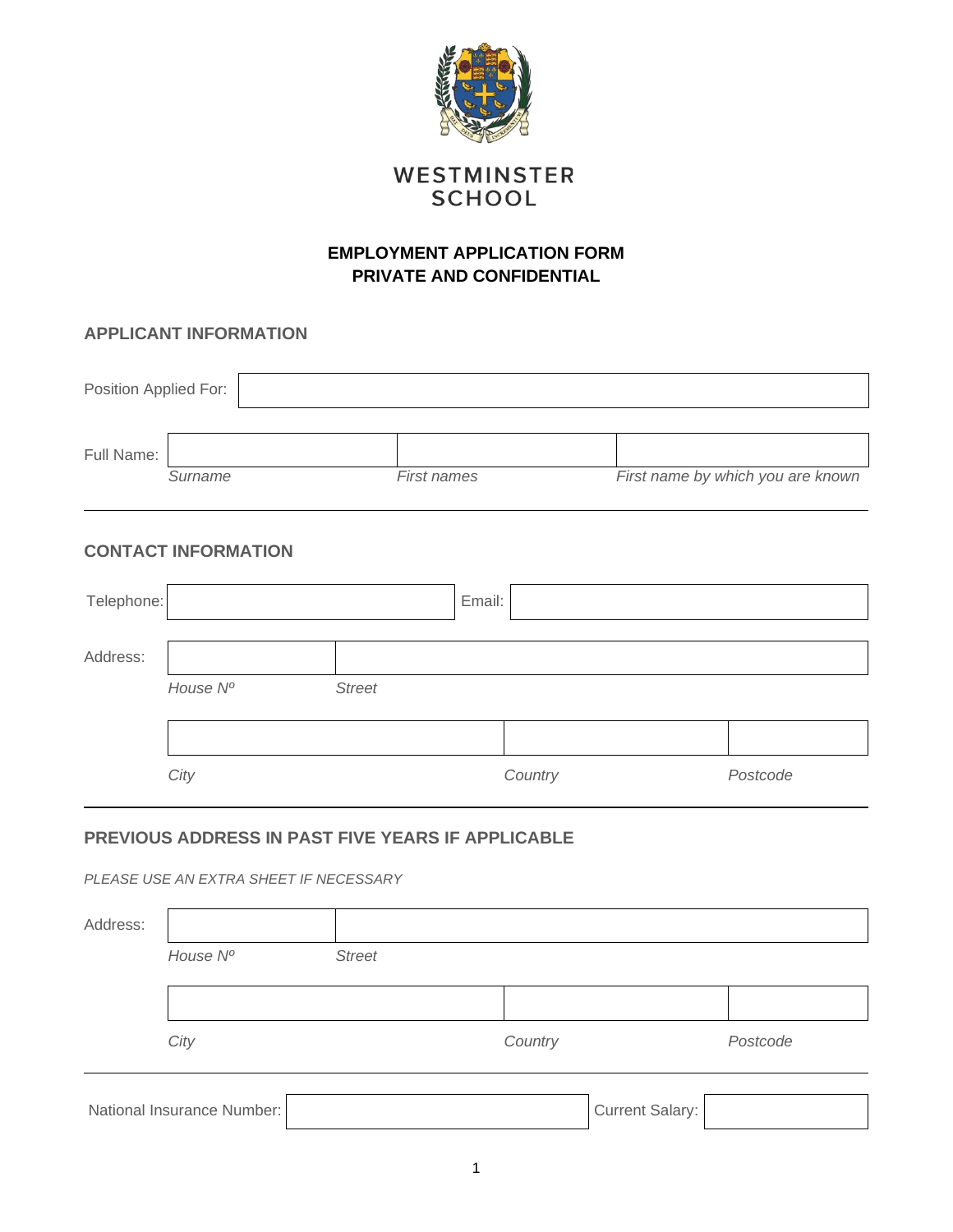## **RIGHT TO WORK REQUIREMENTS**

Do you require a Work Permit to work in the UK? Yes | No

(If your application is successful, you will be asked to provide documentary evidence of your entitlement to work in the UK before you commence employment)

Do you hold a current, valid Work Permit? Yes | No

If yes, when does this expire? (please add date):

## **FUTHER INFORMATION AND CAREER HISTORY**

Please supply a full history in chronological order (with start and end dates and beginning with the most recent first) of all training / further education, employment, self-employment and any periods of unemployment since leaving secondary education. Provide, where appropriate, explanations for any periods not in employment, self-employment or further education / training and in each case any reasons for leaving employment.

*PLEASE CONTINUE ON A SEPARATE SHEET IF NECESSARY.*

#### **EMPLOYMENT**

| Dates | Employment | Reason for leaving |
|-------|------------|--------------------|
|       |            |                    |
|       |            |                    |
|       |            |                    |
|       |            |                    |
|       |            |                    |

#### **EDUCATION**

| Date | Qualification | Awarding Body | Grade (if applicable) |
|------|---------------|---------------|-----------------------|
|      |               |               |                       |
|      |               |               |                       |
|      |               |               |                       |
|      |               |               |                       |
|      |               |               |                       |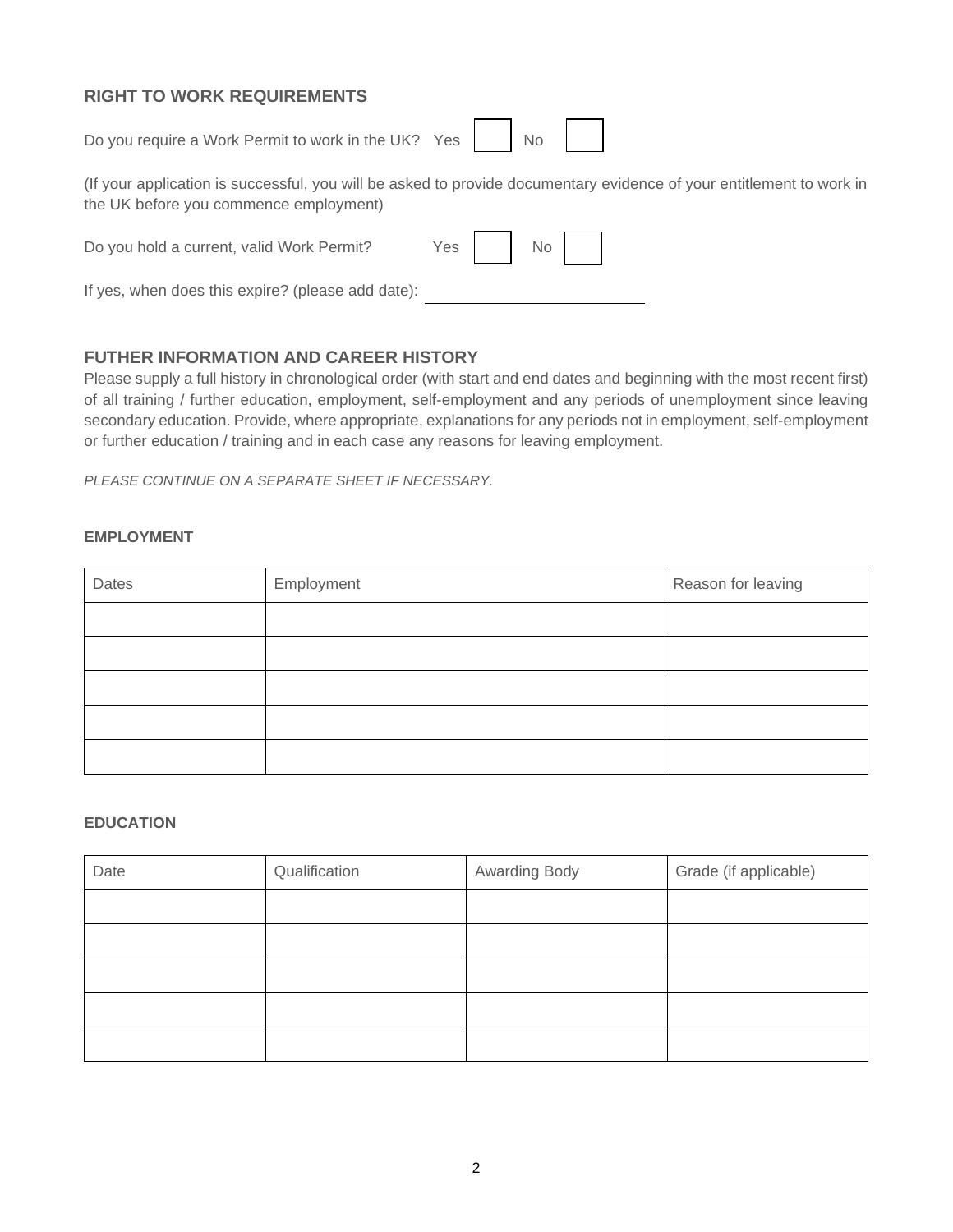## **EXISTING CONTACTS WITHIN THE SCHOOL**

Please indicate if you know any existing employees or Governors at the School and, if so, how you know them.

### **REFEREES**

Please give details of three professional referees below. **One referee must be your current or most recent employer**. Where you are not currently working with children but have done so in the past, one referee must be from the employer by whom you were most recently employed in work with children.

**Please note that references will not be accepted from relatives or from referees writing solely in the capacity of friends**.

We reserve the right to contact any of your previous employers.

| Referee 1  |      |        |           |                     |
|------------|------|--------|-----------|---------------------|
|            | Name |        | Job title | Relationship to you |
| Telephone: |      | Email: |           |                     |
| Address:   |      |        |           |                     |
|            |      |        |           |                     |
|            |      |        |           |                     |
| Referee 2  |      |        |           |                     |
|            | Name |        | Job title | Relationship to you |
| Telephone: |      | Email: |           |                     |
| Address:   |      |        |           |                     |
|            |      |        |           |                     |
|            |      |        |           |                     |
| Referee 3  |      |        |           |                     |
|            | Name |        | Job title | Relationship to you |
| Telephone: |      | Email: |           |                     |
| Address:   |      |        |           |                     |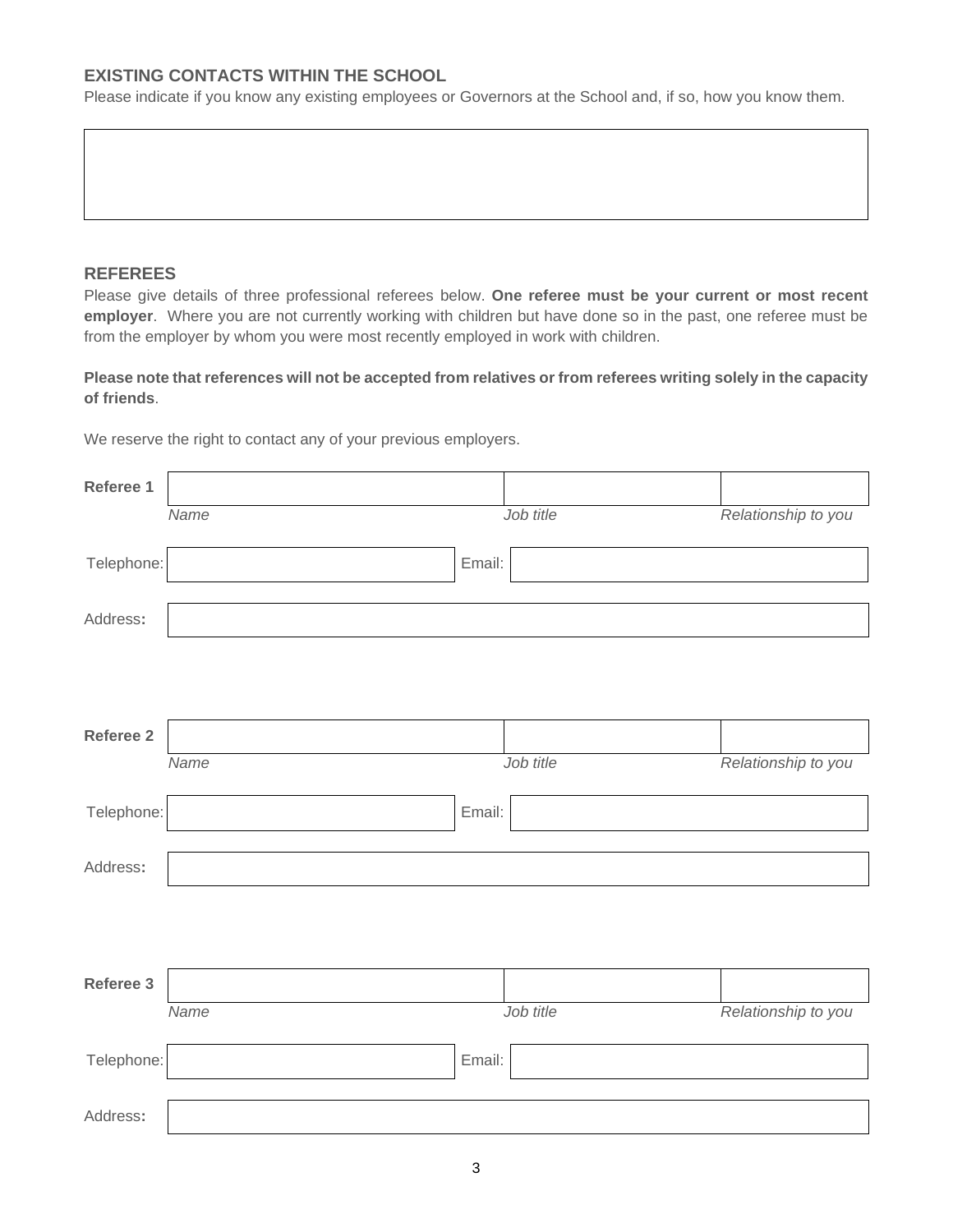### **DECLARATION**

I am aware that the post for which I am applying is exempt from the Rehabilitation of Offenders Act 1974 and therefore that all convictions, cautions and bind-overs, including those regarded as 'spent' must be declared. I have not been disqualified from working with children, am not named on DfES List 99 or the Protection of Children Act List, am not subject to any sanctions imposed by a regulatory body and

#### *EITHER*



I have no convictions, cautions or bind-overs

#### *OR*

I have attached details of convictions, cautions or bind-overs in a sealed envelope marked confidential



## **DATA PROTECTION**

Westminster School asks for personal information from job applicants to assist with the recruitment process. Employees involved with short-listing and appointment will have access to this data. If a candidate is unsuccessful, the application form and any other papers submitted will usually be destroyed six months after the appointment process has concluded. Queries about the processing of personal data should be sent to the school's Bursar by emailing **bursar@westminster.org.uk**. A more detailed privacy notice can be found on our website here:<https://www.westminster.org.uk/privacy/>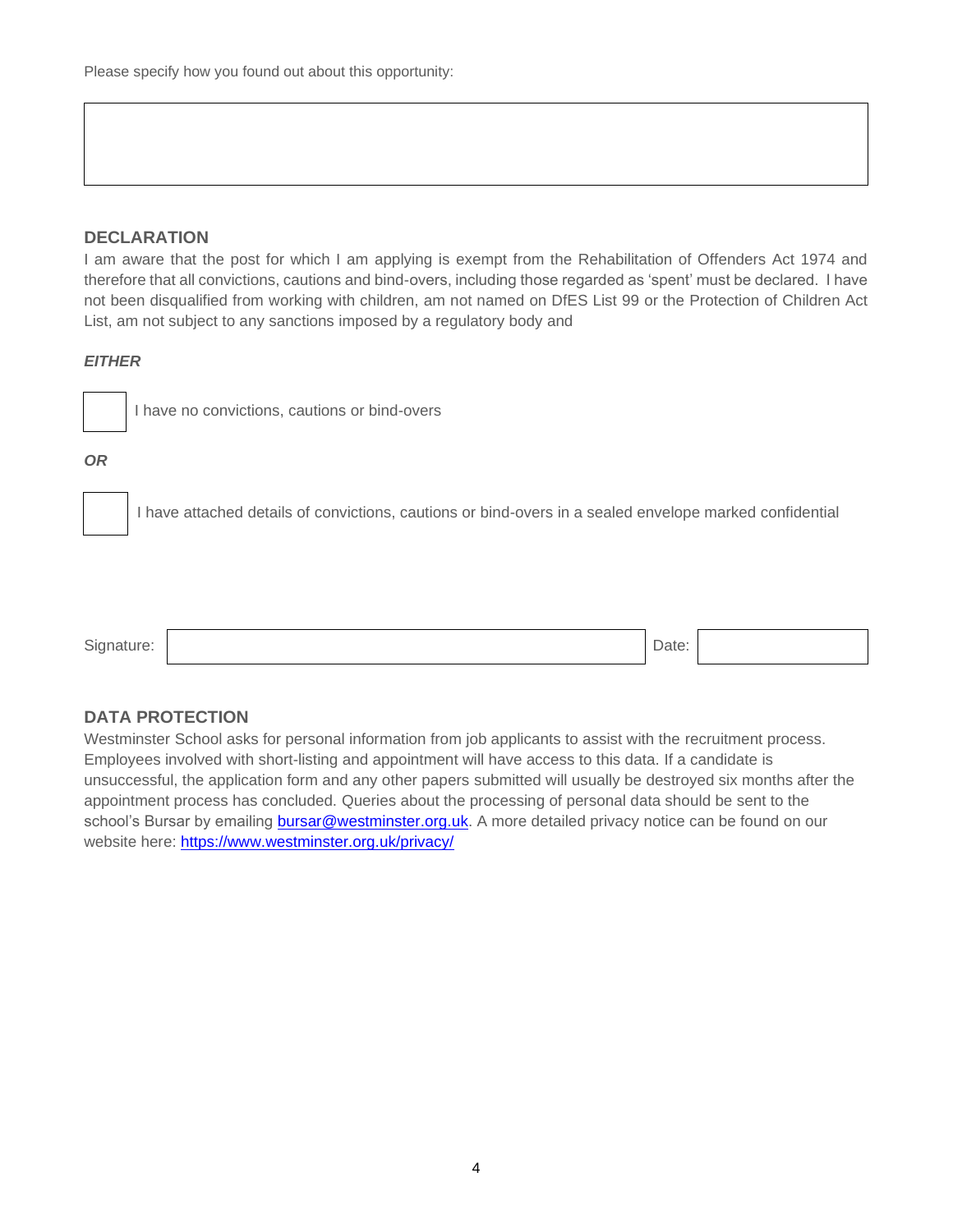

# WESTMINSTER **SCHOOL**

## **EQUALITY AND DIVERSITY MONITORING FORM**

Westminster School wants to meet the aims and commitments set out in its equality policy. This includes not discriminating under the Equality Act 2010, and building an accurate picture of the make-up of the workforce in encouraging equality and diversity.

We require your co-operation to enable us to do this, but filling in this form is voluntary.

Please return the completed form as part of your application. This is confidential and will not be shown to the recruitment panel; it will be used purely for monitoring purposes.

| <b>GENDER</b>                                                                                                            |                                  |                                                     |                   |                             |                                                                                                                                |  |  |
|--------------------------------------------------------------------------------------------------------------------------|----------------------------------|-----------------------------------------------------|-------------------|-----------------------------|--------------------------------------------------------------------------------------------------------------------------------|--|--|
| Man $\square$                                                                                                            | Woman $\Box$                     | Intersex $\Box$                                     | Non-binary $\Box$ | Prefer not to say $\square$ |                                                                                                                                |  |  |
|                                                                                                                          |                                  | If you prefer to use your own term, please specify: |                   |                             |                                                                                                                                |  |  |
|                                                                                                                          |                                  | ARE YOU MARRIED OR IN A CIVIL PARTNERSHIP?          |                   |                             |                                                                                                                                |  |  |
| Yes $\Box$                                                                                                               | No                               | Prefer not to say $\square$                         |                   |                             |                                                                                                                                |  |  |
| <b>AGE</b>                                                                                                               |                                  |                                                     |                   |                             |                                                                                                                                |  |  |
| 16-24                                                                                                                    | 25-29                            | 35-39<br>30-34                                      | 40-44             | 45-49                       |                                                                                                                                |  |  |
| 50-54                                                                                                                    | 55-59                            | 60-64<br>$65+$                                      | Prefer not to say |                             |                                                                                                                                |  |  |
|                                                                                                                          | <b>WHAT IS YOUR ETHNICITY?</b>   |                                                     |                   |                             |                                                                                                                                |  |  |
|                                                                                                                          | Please tick the appropriate box: |                                                     |                   |                             | Ethnic origin is not about nationality, place of birth or citizenship. It is about the group to which you perceive you belong. |  |  |
| White                                                                                                                    |                                  |                                                     |                   |                             |                                                                                                                                |  |  |
| English                                                                                                                  | Welsh $\Box$                     | Northern Irish $\Box$<br>Scottish $\Box$            | Irish $\Box$      | British $\Box$              | Gypsy or Irish Traveller $\Box$                                                                                                |  |  |
| Prefer not to say $\Box$                                                                                                 |                                  |                                                     |                   |                             |                                                                                                                                |  |  |
| Any other white background, please specify:                                                                              |                                  |                                                     |                   |                             |                                                                                                                                |  |  |
| Mixed / multiple ethnic groups                                                                                           |                                  |                                                     |                   |                             |                                                                                                                                |  |  |
| White and Black Caribbean $\Box$<br>White and Black African $\Box$<br>White and Asian $\Box$<br>Prefer not to say $\Box$ |                                  |                                                     |                   |                             |                                                                                                                                |  |  |
| Any other mixed background, please specify:                                                                              |                                  |                                                     |                   |                             |                                                                                                                                |  |  |